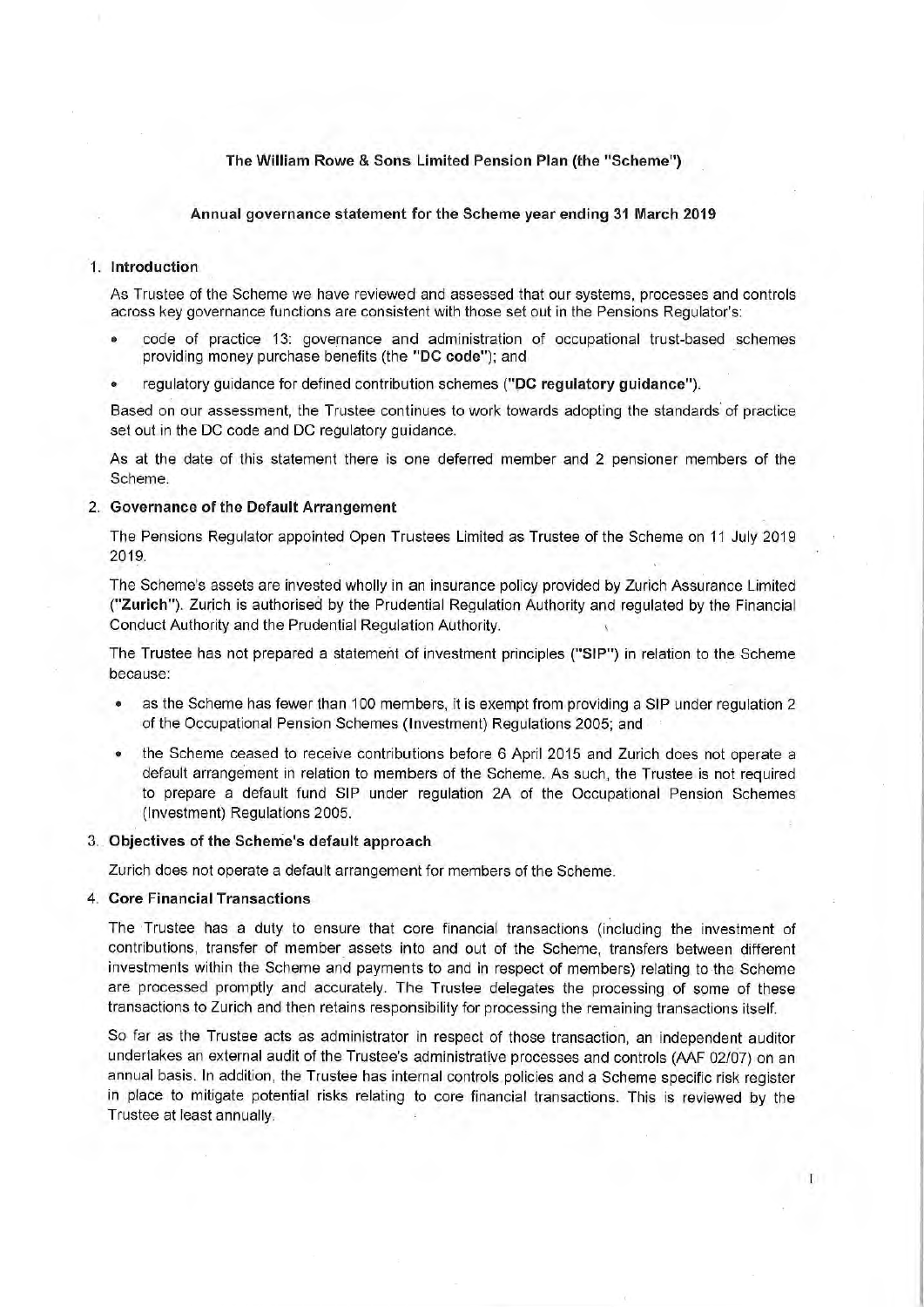The Pensions Regulator appointed Open Trustees as trustee of the Scheme on 11 July 2019. As we <sup>w</sup>ere appointed to act as Trustee after the year end being reported on in this statement we cannot <sup>c</sup>omment on whether the former trustees identified any issues in terms of the processing of core <sup>f</sup>inancial transactions during the Scheme year. However, we have not yet been made aware of any <sup>s</sup>ince our appointment as trustee of the Scheme. Following our appointment we have kept (and will <sup>k</sup>eep) the processing of core financial transactions under regular review and will report on it as part of <sup>o</sup>ur annual audit process.

## 5. Charges and Transaction Costs

<sup>T</sup>he Occupational Pension Schemes (Scheme Administration) Regulations 1996 (the "Administration <sup>R</sup>egulations") require the Trustee to make an assessment of charges and transactions costs borne <sup>b</sup>y the Scheme members and the extent to which those charges and costs represent good value for <sup>m</sup>oney for members.

In order for us to make this assessment, Zurich has confirmed that members' benefits are invested in its managed fund and its far east fund, which are unit linked funds. As these funds are unit-linked funds, the units are calculated on a daily basis.

<sup>T</sup>he Scheme has no guaranteed investment returns or guaranteed annuity rates. There are no <sup>g</sup>uaranteed assured funds or any other guaranteed benefits and the Scheme does not operate <sup>a</sup> lifestyle strategy.

<sup>I</sup>f benefits are claimed before selected retirement age, an early exit charge will be applied depending <sup>o</sup>n the member's age and the retirement dated. Early exit charges are compliant with Part 2, Chapter <sup>2</sup> of the Occupational Pension Schemes (Charges and Governance) Regulations 2015.

<sup>A</sup>n annual management charge of 0.18% applies to the managed fund and an annual management <sup>c</sup>harge of 0.27% applies to the far east fund. The annual management charge includes the charges <sup>a</sup>nd expenses that are deducted from the fund and are reflected in the unit price. Zurich has confirmed <sup>t</sup>hat there are no other extra yearly charges applied to the members' benefits.

#### **Conclusions**

<sup>G</sup>iven that the charges are in line with market standards for this type of policy and the Scheme is in <sup>t</sup>he process of being wound up, the Trustee is sufficiently comfortable that the charge and costs <sup>r</sup>eferred to by Zurich in respect of the Scheme represent good value for money for the members. The <sup>T</sup>rustee, therefore, has concluded that the Scheme's assets should remain invested in the Zurich <sup>p</sup>olicy until the Scheme is wound up.

#### **Illustrations**

<sup>D</sup>espite asking Zurich to provide the Trustee with illustrations of the charges and transaction costs as <sup>r</sup>equired under the Occupational Pension Schemes (Administration and Disclosure) Amendment <sup>R</sup>egulations 2018 and relevant statutory guidance, for reasons outside of the Trustee's control, Zurich have not yet been able to provide these illustrations. We will continue to chase Zurich for the illustrations and will provide an updated Chair's statement as soon as this information is available.

# <sup>T</sup>rustee Knowledge and Understanding (TKU)

<sup>S</sup>ection 248 of the Pensions Act 2004 requires the Trustee to possess, or have access to, sufficient <sup>k</sup>nowledge and understanding to run the Scheme effectively.

<sup>T</sup>he Trustee takes training and development responsibilities seriously and each member of the board <sup>o</sup>f directors of the Trustee maintains a record of all training completed during the Scheme year. This <sup>r</sup>ecord is reviewed annually in order to identify any gaps in knowledge and understanding and <sup>a</sup> training plan is then put in place over the course of the following Scheme year.